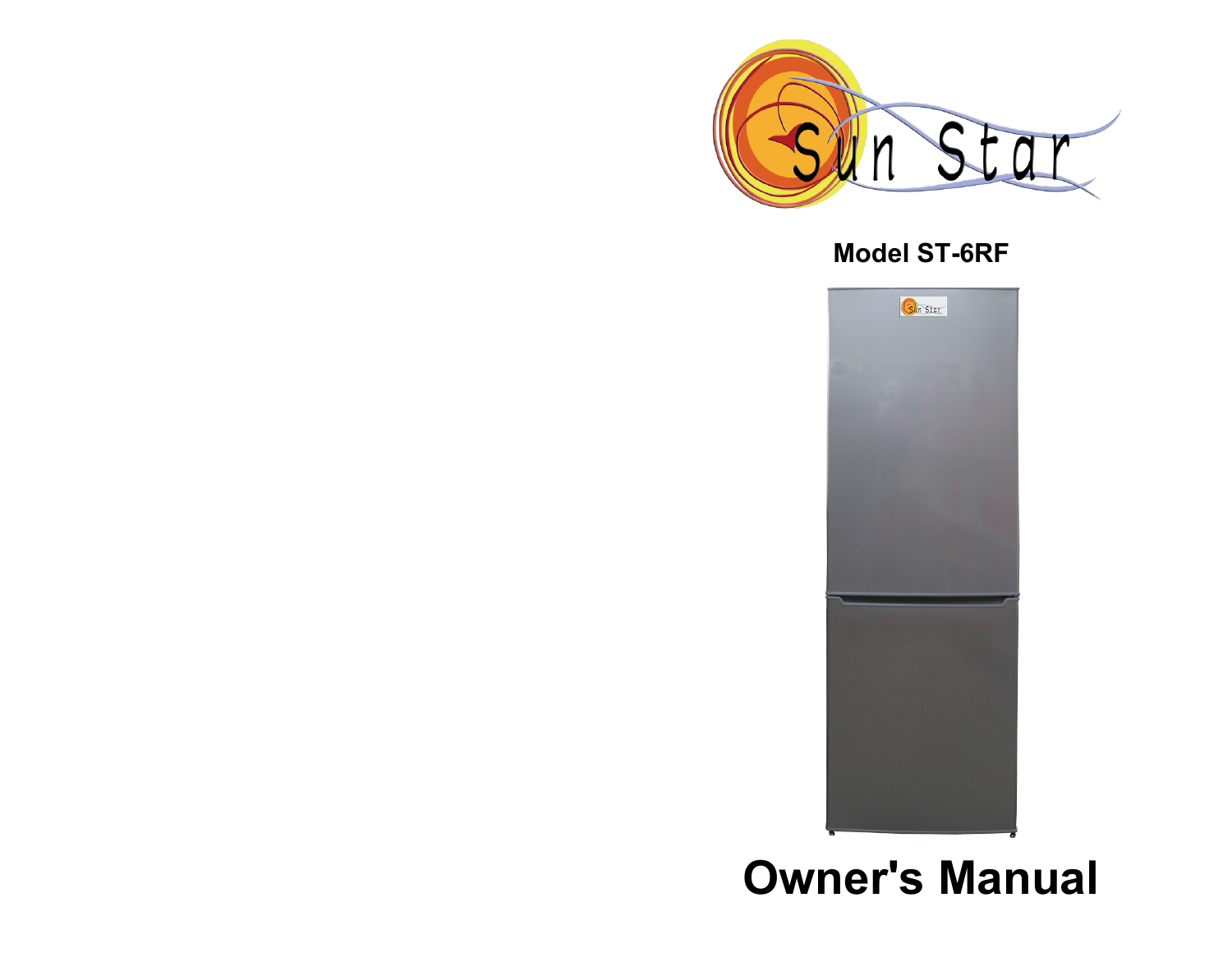# **Table of Contents**

**Dear Customer:** Please follow the user manual to achieve the best service performance and the longest service of life for your machine.

| <b>TOPIC</b>   | <b>DESCRIPTION</b>                     | <b>PAGE</b><br><b>NUMBER</b> |
|----------------|----------------------------------------|------------------------------|
| 1              | <b>Location of Parts</b>               | 1                            |
| $\overline{2}$ | <b>Major Technical Parameters</b>      | $\overline{2}$               |
| 3              | Installation Instructions              | $\overline{2}$               |
| 4              | <b>Safety Precautions</b>              | 3                            |
| 5              | <b>Cable Requirements</b>              | 4                            |
| 6              | <b>Operating Refrigerator/Freezer</b>  | 4                            |
| 7              | <b>Care and Maintenance</b>            | 5                            |
| 8              | Reversing the Door Swing               | 6                            |
| 9              | <b>Notices and Routine Maintenance</b> | 8                            |
| 10             | <b>Troubleshooting Guide</b>           | 9                            |
| 11             | <b>Safety Tips</b>                     | 11                           |
| 12             | <b>Contact Information</b>             | 11                           |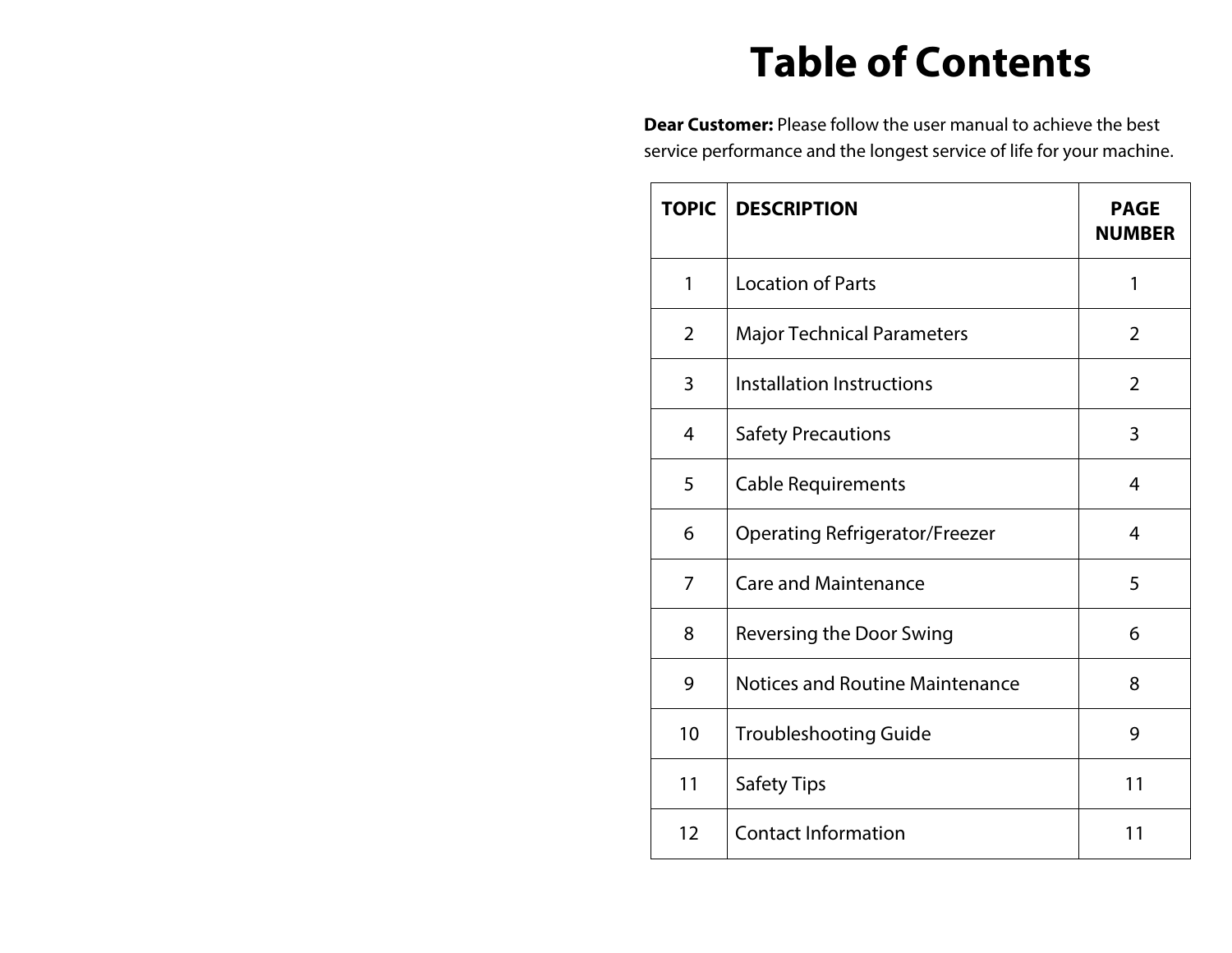### **Location of Parts**

#### **Before use**

Please read these instructions carefully before using your DC Refrigerator. The appliance is for indoor/domestic use only.



### **Major Technical Parameters**

| <b>Product Model</b> | <b>Input Voltage</b> | <b>Available capacity</b> |
|----------------------|----------------------|---------------------------|
|                      |                      | 170L                      |
| ST-6RF               | DC 12V/24V           | 6 cu. ft.                 |

| Working<br><b>Temperature</b>                                                                                                 | <b>Input Power</b><br>(W) | <b>Power</b><br><b>Consumption</b><br>(KW/h) |
|-------------------------------------------------------------------------------------------------------------------------------|---------------------------|----------------------------------------------|
| Fridge: $0^{\circ}C \sim 10^{\circ}C (32^{\circ}F \sim 50^{\circ}F)$<br>Freezer: $22^{\circ}C \sim 15^{\circ}C$ (7.6°F ~ 5°F) | 70-100                    | 0.7                                          |

| <b>Refrigerant (R134A)</b> | <b>Net Weight</b> | <b>Exterior</b>                |
|----------------------------|-------------------|--------------------------------|
| Amount                     |                   | <b>Dimension</b>               |
| 110 g                      | 44 kg             | $50 \times 52 \times 143$ (cm) |
| $0.25$ lbs                 | 97 lbs            | 19.7" x 20.5" x 56.3"          |

### **Installation Instructions**

#### **Location**

When selecting a position for your appliance you should make sure that the floor is flat and firm, and the room is well ventilated with an average room temperature of between 16°C and 35 °C. Locate the appliance away from direct sunlight and source of heat (stove, heater, radiator, etc.) Direct sunlight may affect the acrylic coating and heat sources may increase electrical consumption. Extreme cold ambient temperatures may also cause the appliance not to perform properly. This unit is not designed for use in a garage or any other outside installation. Avoid locating the appliance in moist areas. It must therefore be installed so that the appliance has at least 15cm/6 inches from the wall at the back and side. The appliance door can either open to the right or the left, depending on whichever suits you. See page **5-7** if you want to reverse the door swing. Do not drape your appliance with any covering.

#### **Moving the appliance**

Position your appliance in front of its final operating position and gently slide the appliance into position. A minimum of two persons must be used to move the appliance. **Page 1 Page 2**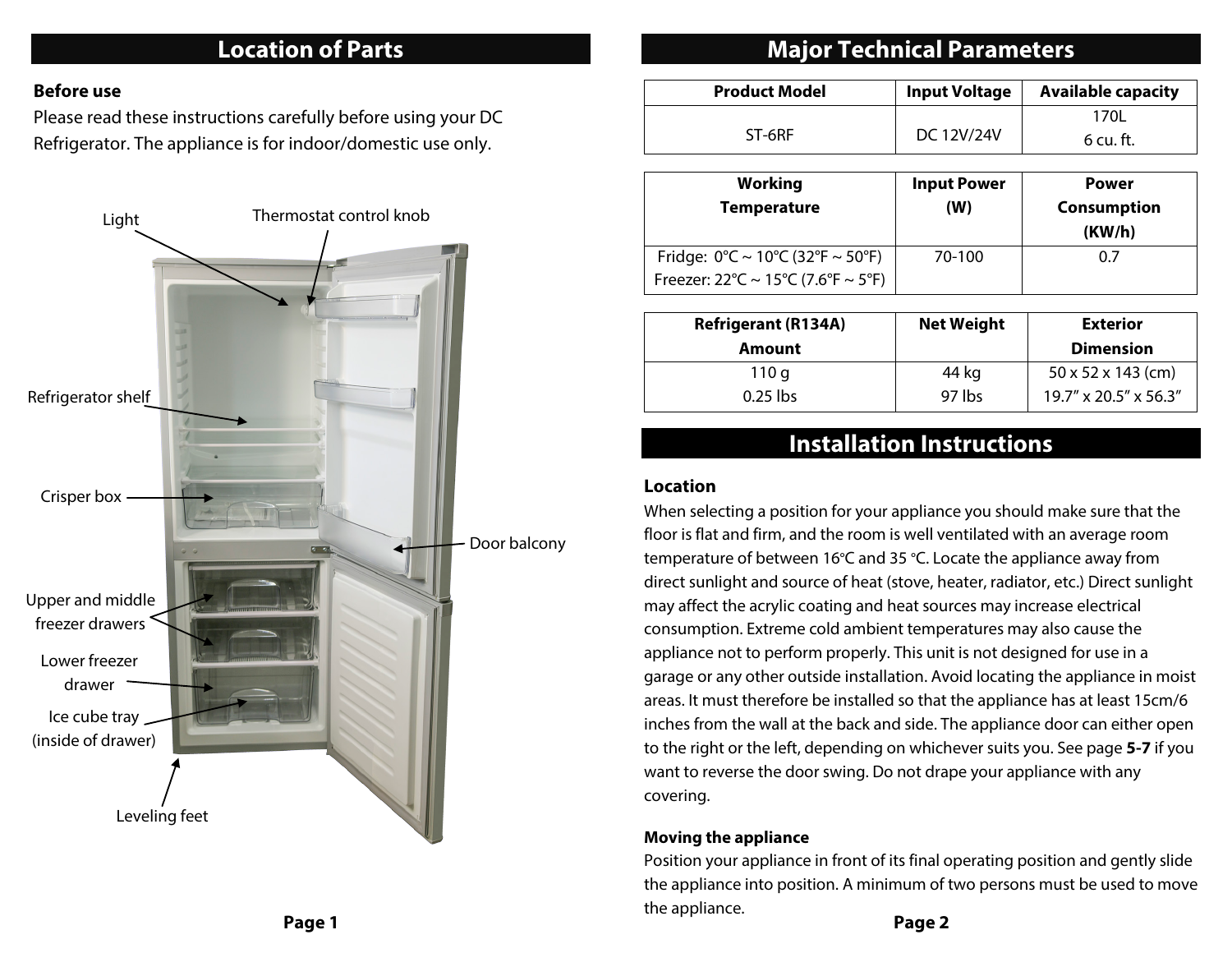#### **Leveling the DC Refrigerator**

Remove the packaging support from the base of the appliance and replace with the 2 leveling feet. Make sure the appliance is level. Use the leveling feet at the front. If the appliance is not level, the doors and magnetic seal alignments will be affected.

#### **Cleaning before use**

Wipe the inside of the appliance with a weak solution of bicarbonate soda. Then rinse with warm water using a damp sponge or cloth. Wash the baskets and shelves in warm soapy water and dry completely before replacing in the fridge. The external parts of the fridge can be cleaned with wax polish.

#### **Before plugging in YOU MUST notice below Safety Precautions:**

### **SAFETY PRECAUTIONS**

- 1) Use an independent 12V or 24DC outlet with a capacity of no less than 30A.
- 2) This DC Refrigerator is only allowed to connect to a 12V or 24V DC system. It is forbidden to connect it directly with an AC power supply.
- 3) Do not immediately switch the DC Refrigerator on and off. It will damage the compressor module. The normal time interval is ten (10) minutes.
- 4) Disconnect the plug from the outlet if the unit is to be left unused for a long period of time. Check if the connection is okay before it is put to use again.
- 5) DO NOT store inflammable gases or liquids in your DC refrigerator
- 6) The supplier is not responsible for any accidents or losses incurred from the unit

#### **Before switching on!**

DO NOT SWITCH ON UNTIL TWO HOURS AFTER MOVING THE APPLIANCE The coolant fluid needs time to settle

Please Note: The ice cube tray is for ice only and not for freezing food

### **CABLE REQUIREMENTS**

To ensure the correct start and operating conditions for the DC Refrigerator, the following cable dimensions must be observed:

|                                     | Max. length between battery and |                                  |
|-------------------------------------|---------------------------------|----------------------------------|
| <b>Wire Sizing Chart</b><br>(Gauge) | <b>12V/DC</b>                   | compressor (ft)<br><b>24V/DC</b> |
| #10                                 | 15 <sub>ft</sub>                | 30 ft                            |
| # 8                                 | 20 <sub>ft</sub>                | 45 ft                            |
| # 6                                 | 30 ft                           | $60$ ft                          |
| #4                                  | 45 ft                           | $100$ ft                         |

### **Operating Your Refrigerator/Freezer**

#### **Switching on your DC Refrigerator**

- 1. Before connecting the appliance to the DC power supply, make sure that the thermostat control dial is set at position 0. This is located on the right part of the fridge.
- 2. Turn the thermostat knob clockwise to set it to the desired position. Bear in mind that the higher the number, the colder the temperature.
- 3. To ensure that the appliance is cool enough to sufficiently chill your food wait 24 hours before filling with food.

#### **Adjusting the temperature**

The internal temperature of your appliance is controlled by a thermostat. Position 7 makes the appliance coldest and position 1 makes it warmest and 0 turns the appliance off. The recommended setting for the appliance is between 1-4 for colder working environment (i.e. during winter) and 4-6 for hotter environments. The temperature of the appliance may not operate at the correct temperature if it is in a particularly hot or cold room or if you open the appliance door often.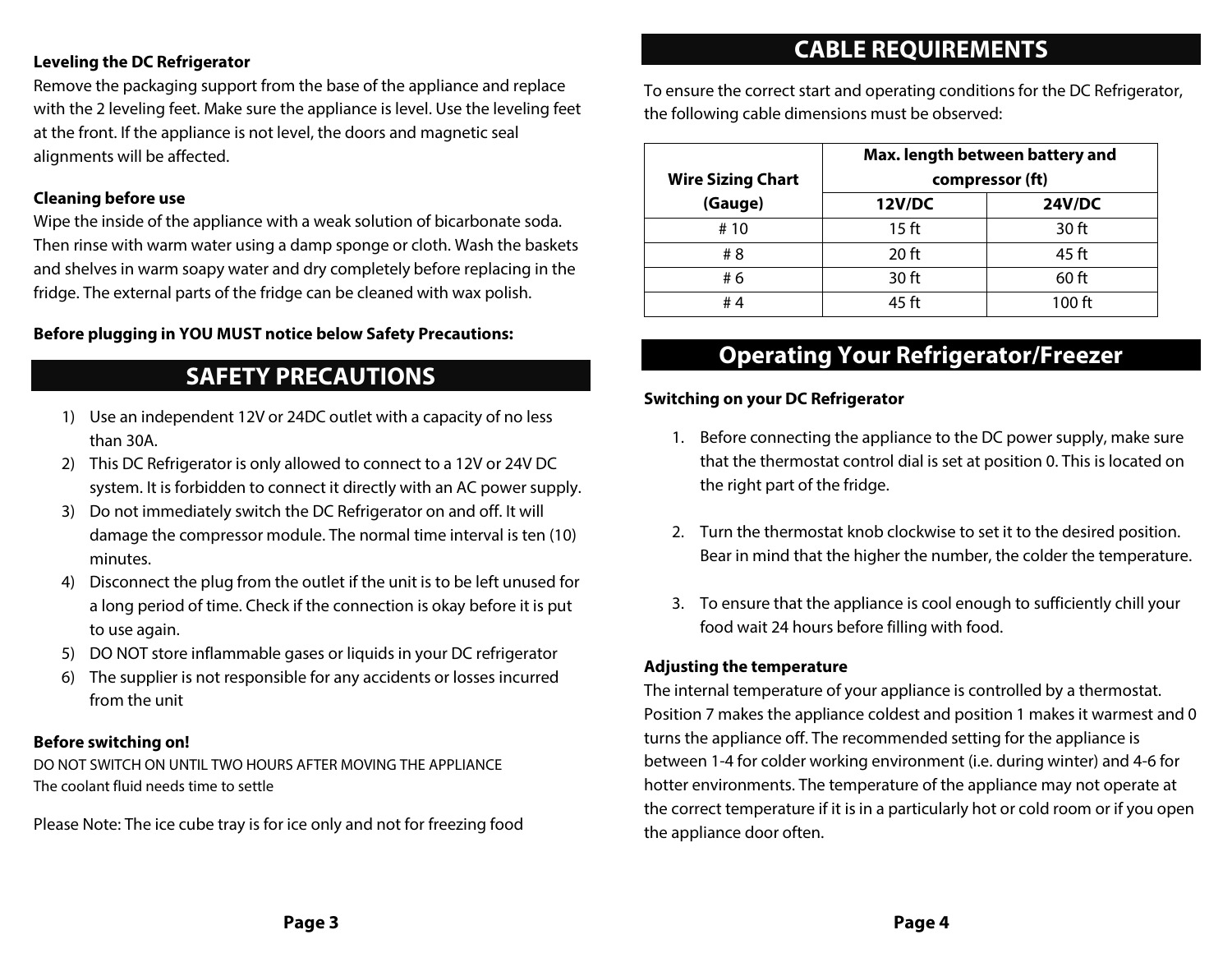### **Care and Maintenance**

#### **Defrosting**

Your DC Refrigerator is frost free, and the ice build in will normally defrost automatically. However, if the freezer door is left open for a period of time, ice may build in the freezer compartment. Temporarily this can be scraped away using a plastic scraper. NEVER use a metal or sharp instrument. Complete defrosting will however become necessary if the frost layer exceeds 5cm (2") to maintain the efficiency. This should be carried out if the frost build up cannot be scrapped away, or if it begins to interfere with the food storage. Choose a time when the stock of food is low and proceed as follows:

- 1. Take out the chilled food, turn the DC refrigerator off at the power supply and leave the door open. Ideally the chilled food should be put into another refrigerator. If this is not possible, wrap the food in several sheets of newspaper or large towels and keep it in a cool place.
- 2. Scrape away as much frost build up as possible using a plastic scraper. Thawing off the remainder can be sped up by placing bowls of hot water inside the fridge cabinet and closing the door. As the solid frost loosens, pry it away with the plastic scraper and remove.
- 3. When defrosting is completed, clean the DC refrigerator as described in the previous column.

#### **Noises inside the DC Refrigerator**

If you have not owned this type of appliance before, you may notice it makes some rather unusual noises. Most of these are perfectly normal, but you should be aware of them.

#### **Humming, purring or pulsating**

This is the compressor motor working, as it pumps the refrigerant around the system.

These noises are caused by the circulation of the refrigerant liquid in the cooling system. It has become more pronounced since the introduction of CFC free gases. This is not a fault and will not affect the performance of your appliance.

#### **Shut the door!**

To prevent cold air escaping, try to limit the limit the number of times you open the door. When returning from shopping, sort foods to be kept in your appliance while the door is closed and only open it to put food in or take food out.

#### **NOTE:**

ALWAYS WRAP AND STORE RAW MEAT, POULTRY AND FISH ON THE LOWEST SHELF AT THE BOTTOM OF THE APPLIANCE. THIS WILL STOP THEM FROM DRIPPING ONTO, OR TOUCHING OTHER FOODS. DO NOT STORE INFLAMMABLE GASES OR LIQUIDS IN THE APPLIANCE.

### **Replacing the bulb**

- 1. Ensure the appliance is unplugged and disconnect from the power supply.
- 2. Remove the bulb cover and unscrew the bulb in counterclockwise direction.
- 3. Replace the bulb with a new one.
- 4. Replace the cover and reconnect the appliance to the power supply.

### **Reversing the Door Swing:**

Ensure the appliance is unplugged and empty. Adjust the two leveling feet to their highest position. We recommend you have someone assist you.

#### **Tools required:**

Phillips style screwdriver Flat bladed screwdriver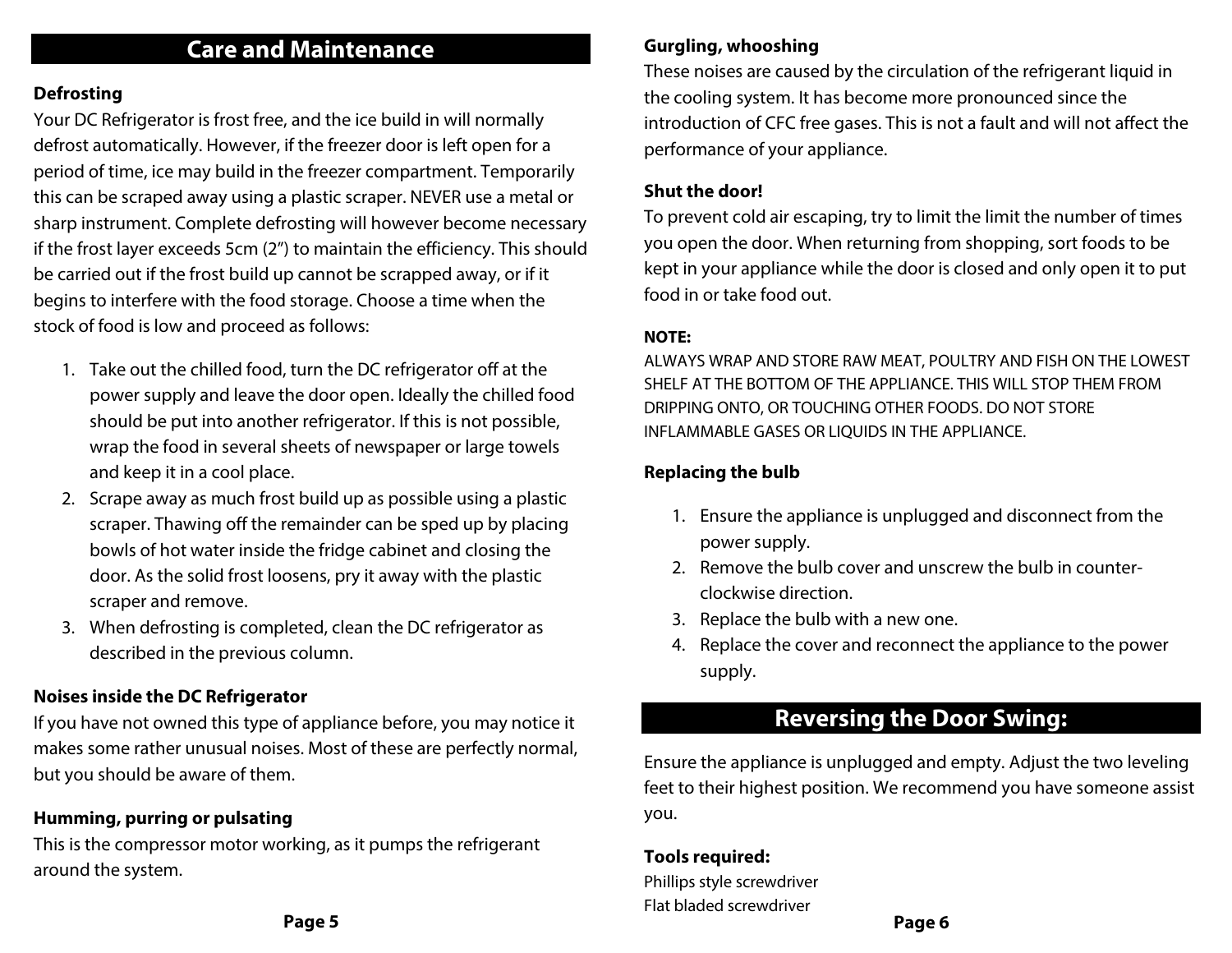Note: to take the door off it is necessary to tilt the appliance backward. You should rest the DC Refrigerator on something solid.

DO NOT lay the appliance completely flat as this may damage the coolant system

- 1. Remove the screw cover. Undo the screws and remove the top cover and hinge bracket
- 2. Slide the fridge door up and lift away from the appliance
- 3. Undo the screws of the middle hinge. Slide the freezer door up and lift away from the appliance.
- 4. Undo the screws and remove the bottom hinge. Screw it into place on the new side and replace the adjustable feet.
- 5. Remove the pin from the fridge and freezer doors. On the opposite bracket, insert the replacement hinge pin. Ensure the pin is secure.
- 6. Place the freezer door first and screw the hinge on the opposite side.

**Note:** Ensure the door is aligned horizontally and vertically and that the seals are closed on all sides before finally tightening the middle hinge.

7. Place the fridge door first and screw the top hinge on the opposite side. **Note:** Ensure the door is aligned horizontally and vertically and that the seals are closed on all sides before finally tightening the top hinge.

**Important:** Double check that the door is aligned correctly and all the seals are closed on all sides. If necessary, re-adjust the leveling feet.

### **Notices & Routine Maintenance**

- 1) Do not switch on the DC Refrigerator within 2 hours after transportation. After the appliance has been placed it needs to be left for 2 hours. This allows time for the coolant to settle.
- 2) **DO NOT** switch on the DC Refrigerator within ten (10) minutes after a sudden power failure.
- 3) The unit cannot be re-started until after a half an hour on the leveled floor that it is moved to. The unit should be left to run for two (2) full hours before food is put into it for storage.
- 4) The temperature of the food in the unit should not exceed the ambient temperature.
- 5) Acids, alkaline, corrosive substances, volatile or inflammable materials cannot be stored in case of damages to the cabinet of the unit.
- 6) How to clean your SUN STAR unit: a) Wipe down the interior walls and shelves with a soft cloth dipped in a neutral detergent.

b) Exhaust the condensed water or wipe it off with a dry clean cloth. c) The outside of the unit can be cleaned with a thin soda water or alcohol and then wiped clean with a damp cloth.

- 7) After the unit has been in use for half a year, wipe off the dust that has been accumulated on the condenser, fan, and compressor.
- 8) Leveling the DC Refrigerator. Make sure the appliance is level. Use the rotating leveling feet at the front. If the appliance is not level, the door and magnetic seal alignments will be affected and may cause your appliance to work incorrectly.
- 9) Locate the unit to be no less than fifteen (15) cm / six (6) inches from the wall at the back and side.
- 10) Do not attempt to repair your appliance yourself as it might endanger you and others.
- 11) Do not place your appliance near a heat source, e.g. cooker, boiler, or radiator. Also avoid direct sunlight in outbuildings or sun lounges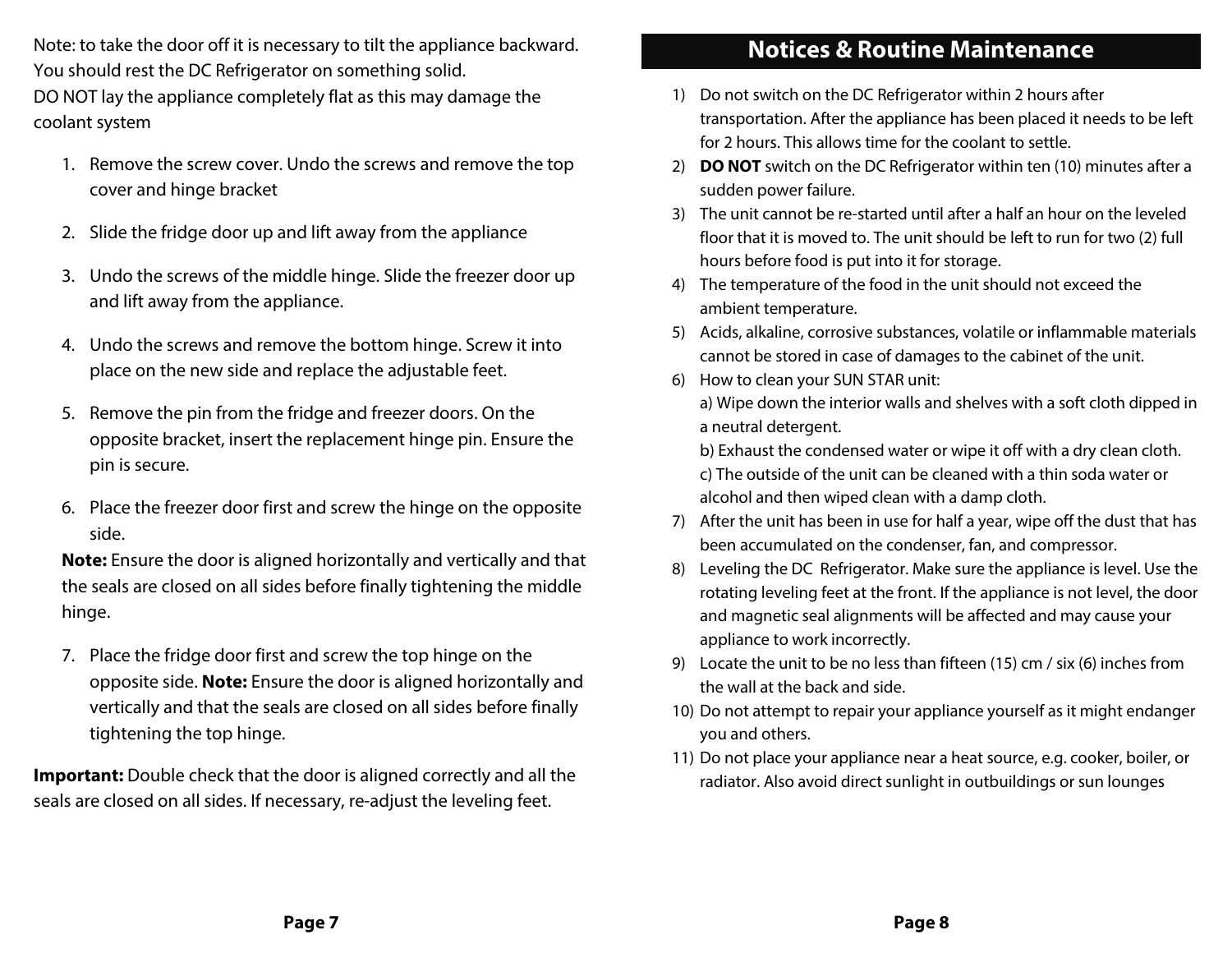### **General Faults and Trouble-shooting**

In case of an abnormal operation, please refer to the table below for inspection and possible solutions. If the faults cannot be solved, please contact the service department of our company and our local institutions with special engagement.

| <b>Fault</b>            | Cause                        | <b>Solution</b>                                                  |
|-------------------------|------------------------------|------------------------------------------------------------------|
| Faulty indicators and / | 1. Loose contact             | 1. Make it tight                                                 |
| or non operation of the | 2. Loose cables              | 2. Make it tight                                                 |
| compressor              |                              |                                                                  |
| The compressor is       | The supply voltage is 85%    | 1. Switch the unit off                                           |
| running abnormally or   | lower than the rated value.  | immediately until                                                |
| with unusual noise      |                              | the recovery of the voltage                                      |
|                         |                              | supply is normal. A voltage                                      |
| The successive          | The supply voltage is 110%   | regulator with an input power                                    |
| automatic shut-off of   | higher than the rated value. | five (5) times larger is required                                |
| the compressor several  |                              | if the voltage fluctuation                                       |
| minutes after start up  |                              | exceeds that which is specified.                                 |
|                         |                              | 2. Check the input voltage on                                    |
|                         |                              | the module and power supply<br>battery if it is out of operating |
|                         |                              | voltage.                                                         |
|                         |                              | 3. Check the cable length                                        |
|                         |                              | between the battery and                                          |
|                         |                              | module. Please refer to "Cable                                   |
|                         |                              | Requirements" on page 1 of the                                   |
|                         |                              | User Manual.                                                     |
| The storage             | 1. Frequent opening of the   | Try to open the doors less                                       |
| temperature rises while | doors.                       | frequently. Arrange the food                                     |
| the compressor is       | 2. The cabinet is overloaded | orderly with enough space for                                    |
| running properly        | with tightly packed food.    | smooth air circulation. Take out                                 |
|                         | 3. Too much frost            | frozen food and remove the                                       |
|                         | accumulation.                | frost. Adjust the door sealing.                                  |
|                         | 4. Door leakage.             |                                                                  |
|                         | 5. Gasket failure.           |                                                                  |
| Abnormal noise in       | 1. The unit is not leveled   | 1. Adjust the unit to a stable                                   |
| general is being        | 2. Loose fastening parts     | and leveled floor.                                               |
| produced                | 3. Unwanted contact between  | 2. Tighten the loose parts.                                      |
|                         | pipes                        | 3. Keep the parts away from                                      |
|                         |                              | each other.                                                      |

#### **The following are NOT results of faulty equipment:**

- 1) The intermitting noise heard in the cabinet during operation of the unit some time after shut-off is caused by the circulating flow of coolant in the condensing pipes.
- 2) The surface temperature of compressor may rise to a range between 66°C /150°F and 90°C/194°F.
- 3) The condensed water beads on the external side of the unit or door during the rainy seasons will not affect the operation of the unit. The water beads may be wiped off with a dry cloth.

#### **Start Up and Compressor Signal Lighting:**

There is a light bulb located near the module of the compressor. It will flash a number of times if a fault occurs. Count the number of flashes and compare with the chart below:

| <b>Flash Number</b> | <b>Fault Occurring</b>            |
|---------------------|-----------------------------------|
|                     | <b>Battery Protection Cut Out</b> |
|                     | <b>Fan Over-Current Cut Out</b>   |
|                     | <b>Motor Start Error</b>          |
|                     | <b>Minimum Motor Speed Error</b>  |
|                     | <b>Thermal Cut Out of Module</b>  |

1) The module will run too hot if the unit system has been too heavily loaded or if the ambient temperature higher than 45°C/113°F

2) The unit will not run if there is t connecting the anode and cathode of the voltage compressor.